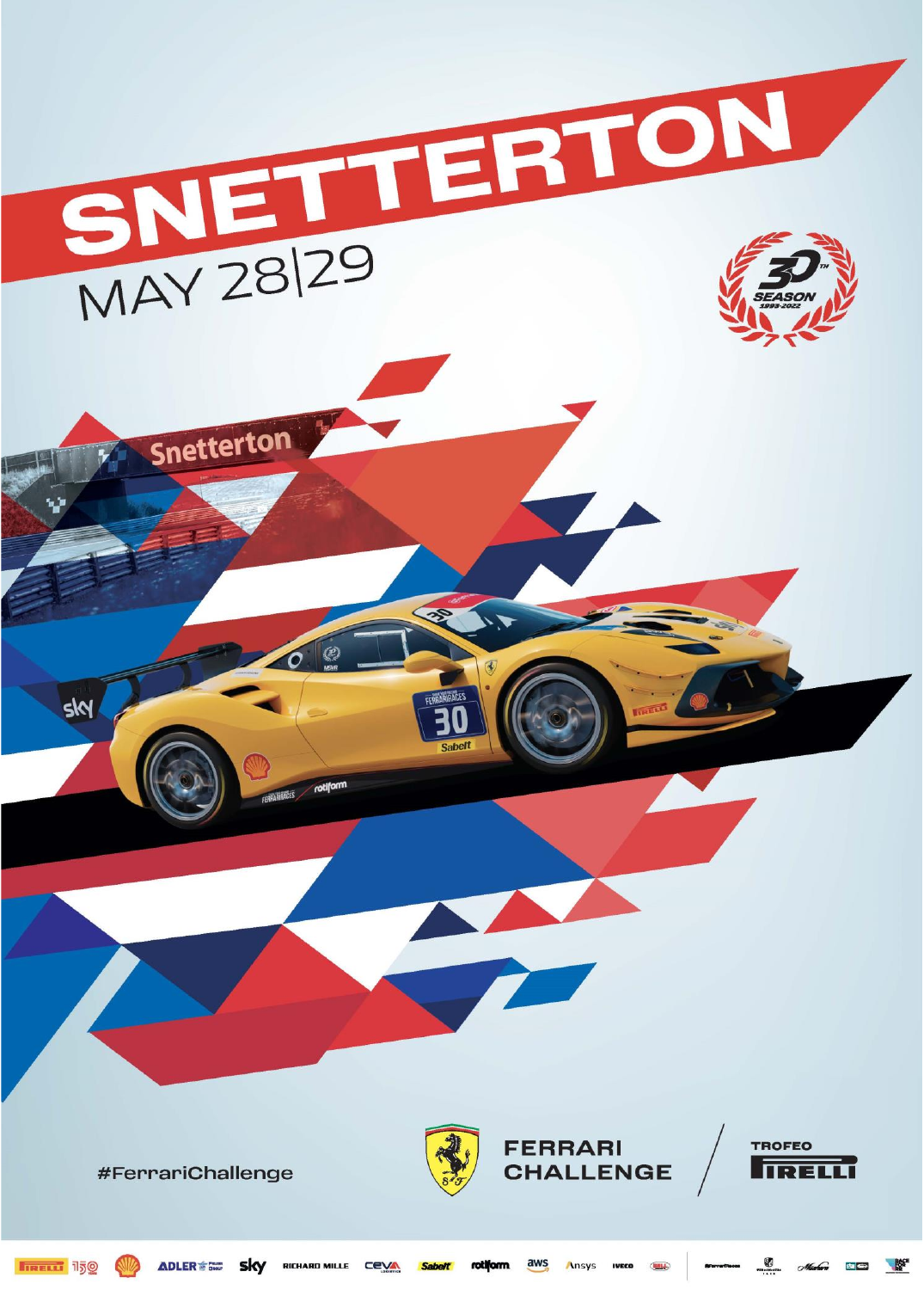



#### SATURDAY, 28.05

| 8.00                 |       | Ferrari Challenge                  | Drivers' Briefing          |     |
|----------------------|-------|------------------------------------|----------------------------|-----|
| 9.00                 | 9.40  | Ferrari Challenge                  | Free Practice 1            | 40' |
| 9.55                 | 10.40 | Passione Ferrari                   | <b>Customers' Activity</b> | 45' |
| 10.50                | 11.30 | Ferrari Challenge                  | Free Practice 2            | 40' |
| 11.45                | 12.30 | Passione Ferrari                   | <b>Customers' Activity</b> | 45' |
| 12.45                | 13.15 | Ferrari Challenge                  | Qualifying 1               | 30' |
| 13.25                | 14.25 | Ferrari Parade                     | <b>Customers' Activity</b> | 60' |
| 14.40                | 15.00 | Pirelli Ferrari Formula<br>Classic | Qualifying                 | 20' |
| 15.35                |       | Ferrari Challenge                  | Race 1                     | 30' |
| 16.25                | 17.25 | Passione Ferrari                   | <b>Customers' Activity</b> | 60' |
| 17.40                |       | Pirelli Ferrari Formula<br>Classic | Race 1                     | 20' |
| <b>SUNDAY, 29.05</b> |       |                                    |                            |     |
| 9.00                 |       | Pirelli Ferrari Formula<br>Classic | Race 2                     | 20' |
| 9.35                 | 10.35 | Passione Ferrari                   | <b>Customers' Activity</b> | 60' |
| 10.50                | 11.20 | Ferrari Challenge                  | Qualifying 2               | 30' |
| 11.35                | 13.05 | Passione Ferrari                   | <b>Customers' Activity</b> | 90' |
| 13.20                | 14.20 | Ferrari Parade                     | <b>Customers' Activity</b> | 60' |
| 15.00                |       | Ferrari Challenge                  | Race 2                     | 30' |
| 15.45                | 16.45 | Passione Ferrari                   | <b>Customers' Activity</b> | 60' |
| 17.00                |       | Pirelli Ferrari Formula<br>Classic | Race 3                     | 20' |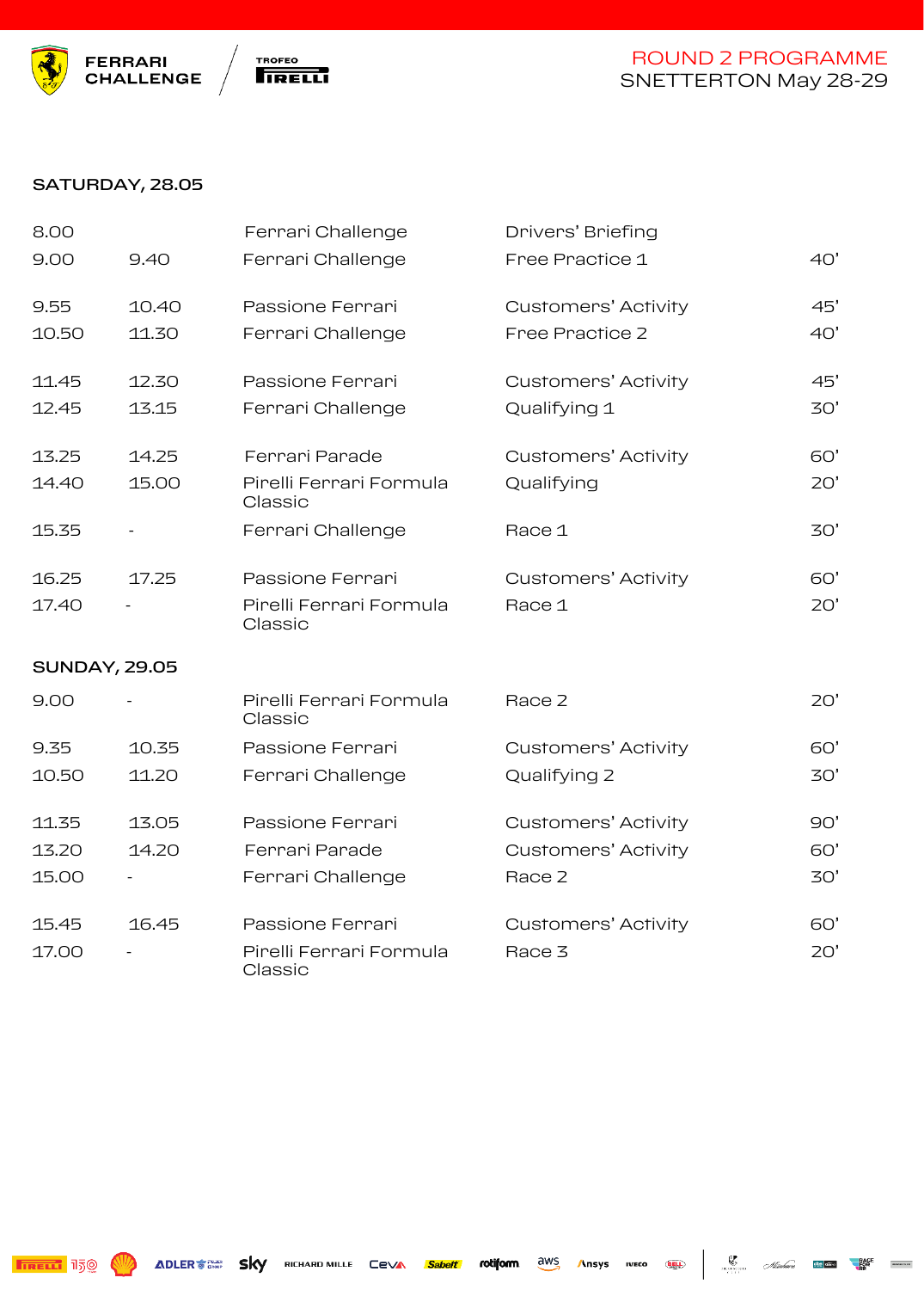



Misubaca

**PACK**<br>POR

## FERRARI CHALLENGE TROFEO PIRELLI UNITED KINGDOM

|                | NO. FIRST NAME | <b>LAST NAME</b> | NAT.       | ICAT.        | <b>TEAM</b>                                 | DEALERSHIP/SERVICE    |
|----------------|----------------|------------------|------------|--------------|---------------------------------------------|-----------------------|
| 4              | Andrew         | <b>MORROW</b>    | <b>GBR</b> | P            | Charles Hurst                               | Charles Hurst         |
| 6              | Paul           | <b>HOGARTH</b>   | <b>GBR</b> | P            | Stratstone Manchester Stratstone Manchester |                       |
| $\overline{7}$ | Jonathan       | <b>SATCHELL</b>  | <b>GBR</b> | S            | <b>HR Owen London</b>                       | <b>HR Owen London</b> |
| 8              | Jason          | <b>AMBROSE</b>   | <b>GBR</b> | S            | Dick Lovett Swindon                         | Dick Lovett Swindon   |
| 15             | Stuart         | <b>MARSTON</b>   | <b>GBR</b> | <sub>S</sub> | Maranello Sales                             | Maranello Sales       |
| 16             | Han            | <b>SIKKENS</b>   | <b>NED</b> | P            | HR Owen London                              | <b>HR Owen London</b> |
| 19             | Graham         | DE ZILLE         | <b>GBR</b> | P            | Meridien Modena                             | Meridien Modena       |
| 20             | Paul           | <b>ROGERS</b>    | <b>GBR</b> | <sub>S</sub> | JCT600 Brooklands                           | JCT600 Brooklands     |
| 24             | Lucky          | <b>KHERA</b>     | <b>GBR</b> | P            | Graypaul Birmingham                         | Graypaul Birmingham   |
| 76             | Faisal         | AL-FAISAL        | <b>KSA</b> | P,           | <b>HR Owen London</b>                       | <b>HR Owen London</b> |
| 77             | Paul           | <b>SIMMERSON</b> | <b>GBR</b> | S            | Graypaul Birmingham                         | Graypaul Birmingham   |
| 93             |                | "DAVE DAVIDSON"  | GBR.       | S            | Stratstone Manchester Stratstone Manchester |                       |

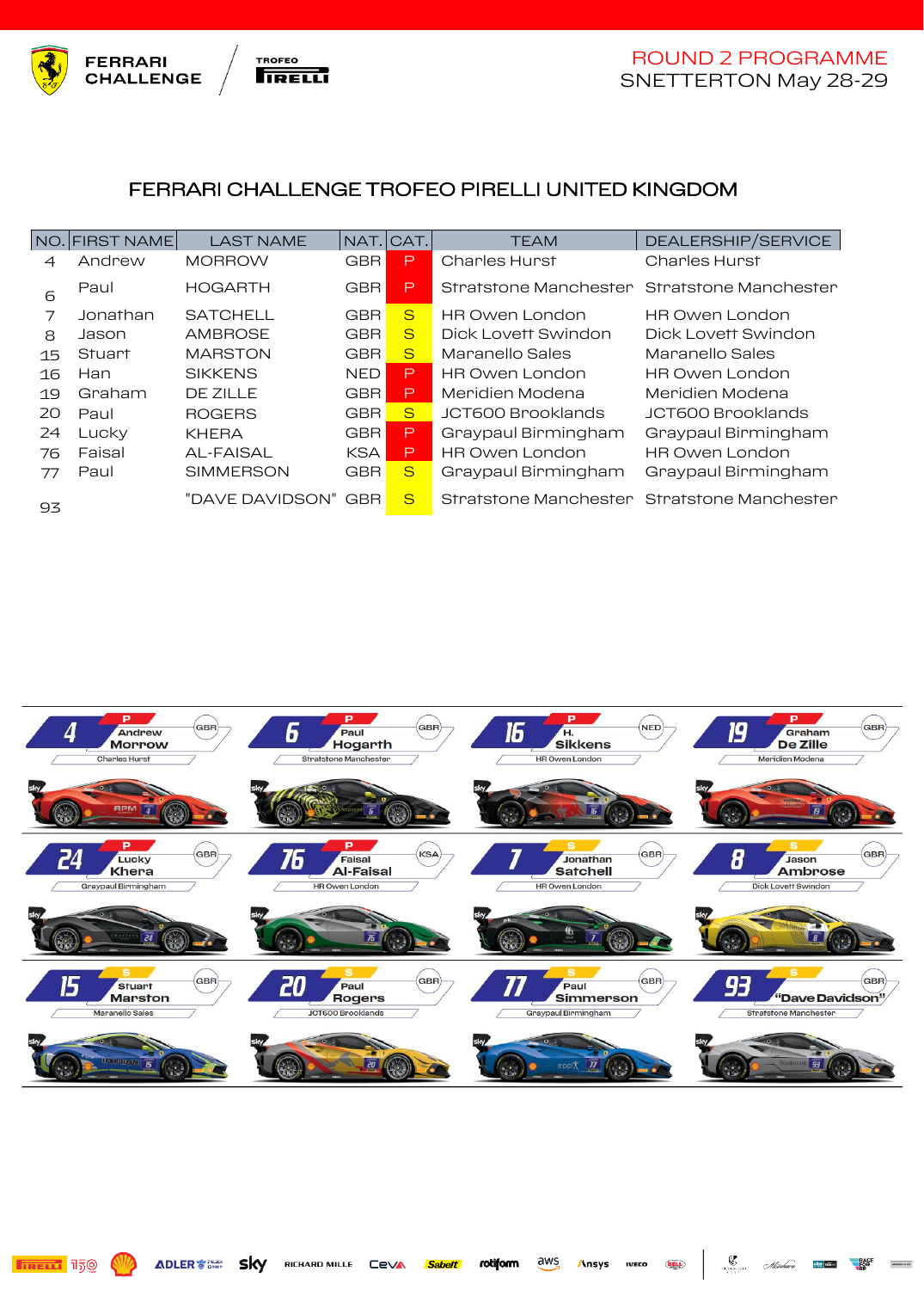



 $\frac{1}{2}$ 

 $\begin{tabular}{|c|c|} \hline \multicolumn{3}{|c|}{\textbf{m}} & \multicolumn{3}{|c|}{\textbf{m}} & \multicolumn{3}{|c|}{\textbf{m}} & \multicolumn{3}{|c|}{\textbf{m}} & \multicolumn{3}{|c|}{\textbf{m}} & \multicolumn{3}{|c|}{\textbf{m}} & \multicolumn{3}{|c|}{\textbf{m}} & \multicolumn{3}{|c|}{\textbf{m}} & \multicolumn{3}{|c|}{\textbf{m}} & \multicolumn{3}{|c|}{\textbf{m}} & \multicolumn{3}{|c|}{\textbf{m}} & \multicolumn{3}{$ 



## Pirelli Ferrari *formula classic* Series

| <b>COMPETITION No</b>                         | <b>NAME</b>       | <b>CAR TIPO</b> | <b>ENGINE CAPACITY</b> |  |  |  |  |
|-----------------------------------------------|-------------------|-----------------|------------------------|--|--|--|--|
| Group 2: Lightly modified cars up to 3 litres |                   |                 |                        |  |  |  |  |
| 29                                            | William Moorwood  | 308 GT4         | 3000                   |  |  |  |  |
| 50                                            | Jaqo Keen         | 308 GTB         | 2926                   |  |  |  |  |
| Group 3: Unmodified cars over 3 litres        |                   |                 |                        |  |  |  |  |
| 12                                            | Peter Everingham  | 328 GTB         | 3200                   |  |  |  |  |
| 22                                            | Timothy Shearman  | 328 GTB         | 3200                   |  |  |  |  |
| 30                                            | Peter Fisk        | 328 GTB         | 3200                   |  |  |  |  |
| 88                                            | Andy Riddoch      | 328 GTB         | 3200                   |  |  |  |  |
| Group 4: Lightly modified cars over 3 litres  |                   |                 |                        |  |  |  |  |
| 55                                            | Tony Claringbould | Mondial T       | 3405                   |  |  |  |  |
| Group 5: Modified cars over 3 litres          |                   |                 |                        |  |  |  |  |
| 8                                             | Vance Kearney     | F355 Challenge  | 3500                   |  |  |  |  |
| 18                                            | Darren Mills      | F355 Challenge  | 3500                   |  |  |  |  |
| 46                                            | Tristan Simpson   | F355 Challenge  | 3500                   |  |  |  |  |
| 73                                            | Tim Walker        | F355 Challenge  | 3500                   |  |  |  |  |